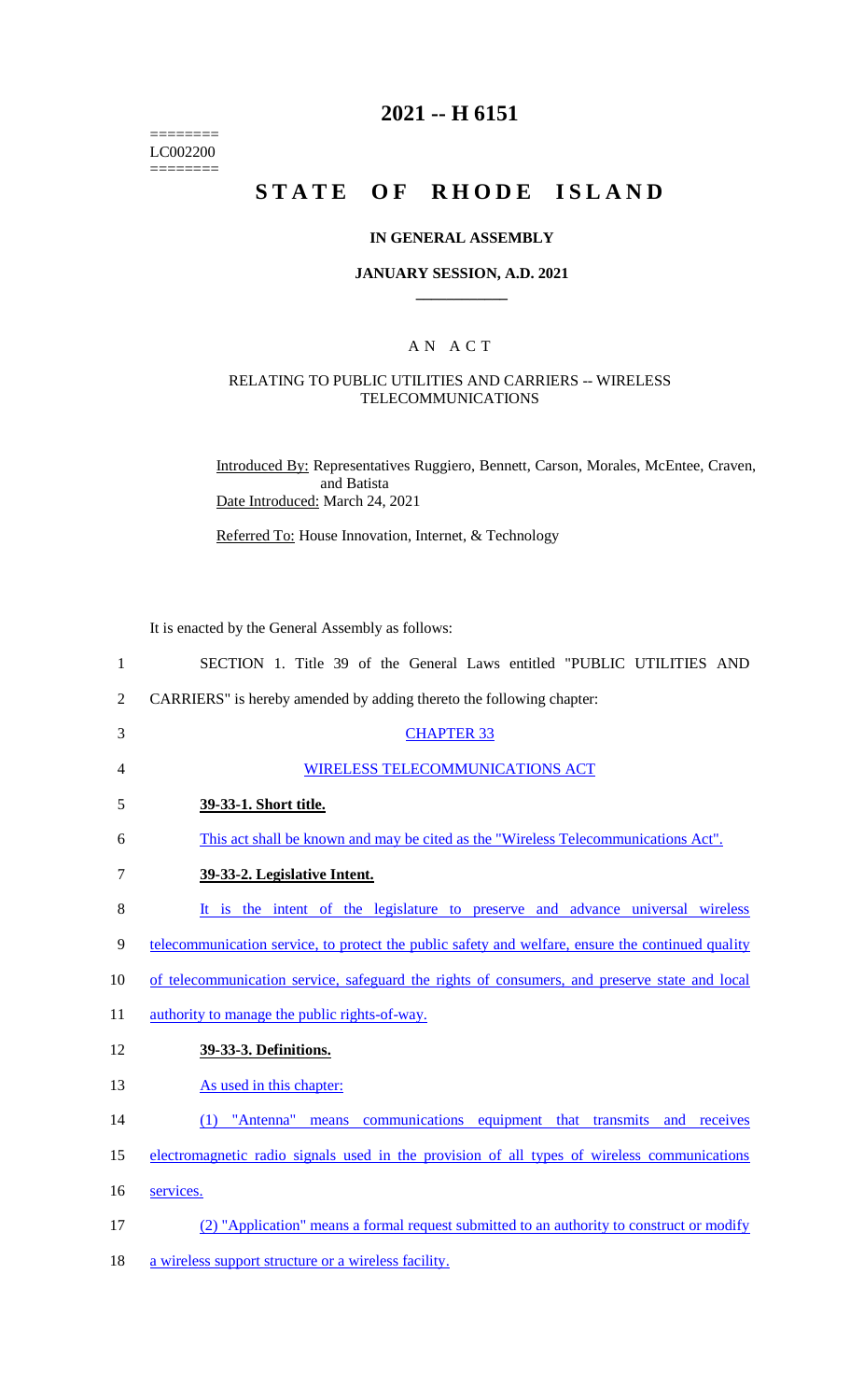(3) "Authority" means a city, town, or municipal government subdivision, agency, or governmental entity that is authorized by law to regulate or control the use of the public rights-of- way or the construction or installation of poles or wireless facilities or that owns or controls public property suitable for collocating small wireless facilities; or is responsible for regulation of zoning 5 or land use. The term does not include the state courts. (4)"Authority pole" means a pole regulated by or within the jurisdiction of an authority and includes metal, composite, concrete, or wood poles, as well as decorative poles. (5) "Authority structure" means a building, water tower, or other structure regulated by or within the jurisdiction of an authority, but not an authority pole. (6) "Building permit" means an official administrative authorization issued by an authority 11 to begin construction. (7) "Collocate" or "collocation" means to install, mount, maintain, modify, operate, or 13 replace wireless facilities on a pole, including an authority pole, or on a building, water tower, or 14 other structure, including an authority structure. (8) "Communications service provider" means a cable operator, as defined in 47 U.S.C. § 522(5); a provider of information service, as defined in 47 U.S.C. § 153(24); a telecommunications 17 carrier, as defined in 47 U.S.C. § 153(51); or a wireless service provider. (9) "Equipment enclosure" means an enclosed structure, cabinet, or shelter used to contain radio or other equipment necessary for the transmission or reception of wireless communication signals. (10) "Fall zone" means the area in which a wireless support structure may be expected to 22 fall in the event of a structural failure, as measured by engineering standards. (11) "Land development plan" means the Rhode Island comprehensive planning and land 24 use act, chapter 22.2 of title 45, and all authority ordinances, regulations, and plans adopted in conformance with the Rhode Island comprehensive planning and land use act. (12) "Person" means an individual, corporation, limited-liability company, partnership, association, trust, or other entity or organization, including an authority. 28 (13) "Pole" means a utility pole, light pole, light standard, or similar structure that is used, 29 in a whole or in part, for telephone service, wireless service, cable television service, information service, electric service, lighting, traffic control, signage, or similar function. (14) "Search ring" means the area within which a wireless facility must be located in order to meet service objectives of the wireless service provider using the wireless facility or wireless support structure. (15) "Small wireless facility" means a wireless facility with an antenna of no more than six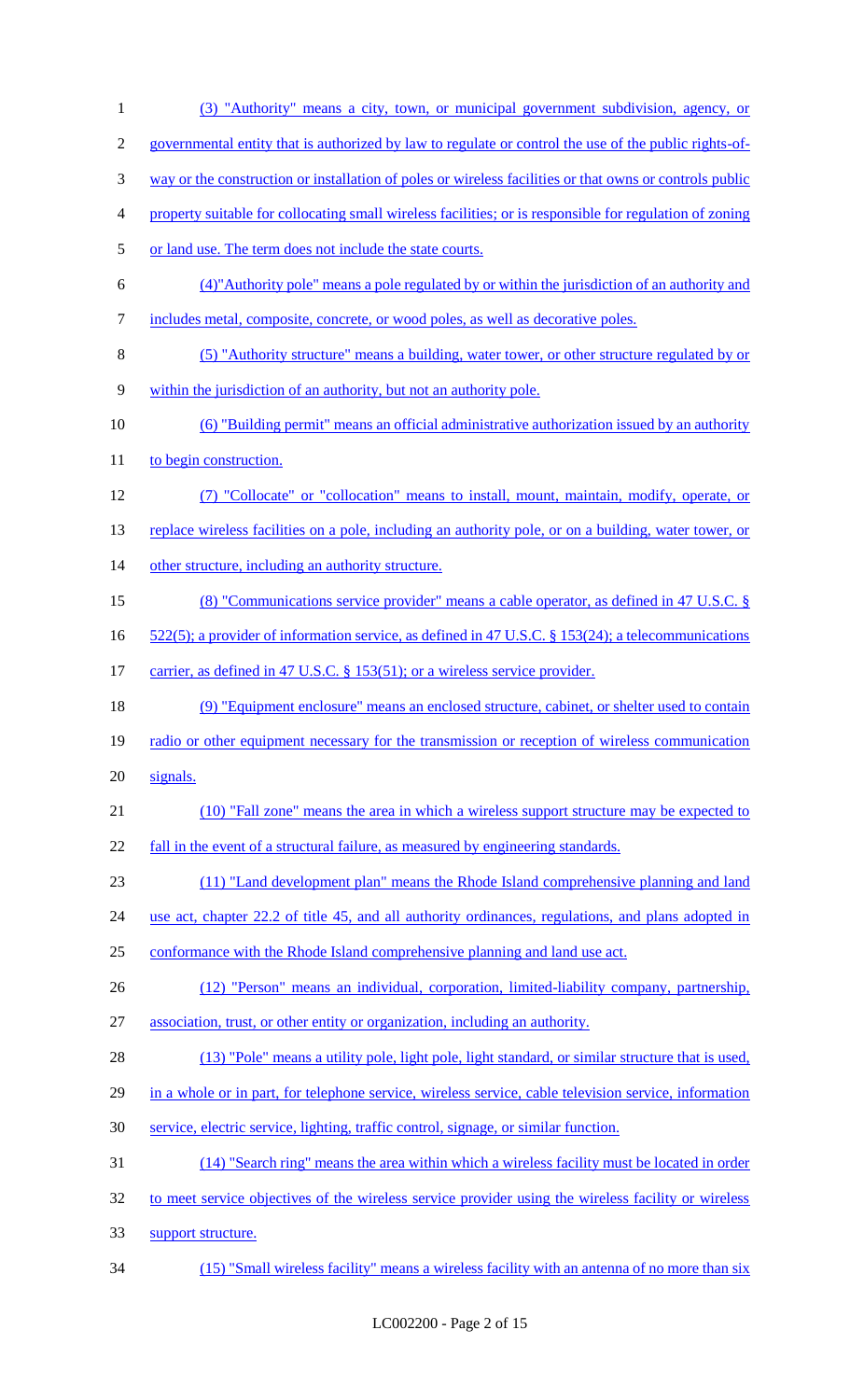| $\mathbf{1}$   | <u>cubic feet <math>(6\text{ft}^3)</math> in volume and associated equipment with a cumulative volume no larger than</u> |
|----------------|--------------------------------------------------------------------------------------------------------------------------|
| $\overline{c}$ | twenty-eight cubic feet $(28\text{ft}^3)$ . The following types of associated equipment may be located outside           |
| 3              | the primary enclosure and are not included in the calculation of equipment volume: electric meter,                       |
| 4              | concealment, telecommunications demarcation box, ground-based enclosures, backup power                                   |
| 5              | system, grounding equipment, power transfer switch, cut-off switch, and cable and conduit runs for                       |
| 6              | the connection of power and other services. Equipment that is concealed from public view within                          |
| 7              | or behind an existing structure or concealment is not included in the volume calculations.                               |
| 8              | (16) "Wireless facilities" means equipment at a fixed location that enables wireless                                     |
| 9              | communications between user equipment and communications network, including, but not limited                             |
| 10             | <u>to:</u>                                                                                                               |
| 11             | (i) Equipment associated with wireless services, such as private, broadcast, and public                                  |
| 12             | safety services, as well as unlicensed wireless services and fixed wireless services, such as                            |
| 13             | microwave backhaul; and                                                                                                  |
| 14             | (ii) Radio transceivers, antennas, coaxial or fiber-optic cable, regular and backup power                                |
| 15             | supplies, and comparable equipment, regardless of technological configuration. The term "wireless"                       |
| 16             | facilities" includes small wireless facilities but does not include the structure or improvements on,                    |
| 17             | under, or within which the equipment is collocated; wireline backhaul facilities; coaxial or fiber-                      |
| 18             | optic cable that is between wireless support structures or poles; or coaxial or fiber-optic cable that                   |
| 19             | is otherwise not immediately adjacent to, or directly associated with, an antenna.                                       |
| 20             | (17) "Wireless service" means any services using licensed or unlicensed wireless spectrum,                               |
| 21             | whether at a fixed location or mobile, provided using wireless facilities.                                               |
| 22             | (18) "Wireless service provider" means a person who provides wireless service, as well as                                |
| 23             | a person who builds, installs, or maintains wireless communications transmission equipment,                              |
| 24             | wireless facilities, or wireless support structures.                                                                     |
| 25             | (19) "Wireless support structure" means a new or existing structure, such as a monopole,                                 |
| 26             | lattice tower, or guyed tower that is designed to support or capable of supporting wireless facilities.                  |
| 27             | A utility pole is not a wireless support structure.                                                                      |
| 28             | 39-33-4. Construction of wireless facilities and wireless support structures.                                            |
| 29             | (a) An authority may plan for and regulate the siting or modification of wireless support                                |
| 30             | structures and wireless facilities in accordance with a land development plan and in conformity                          |
| 31             | with this chapter and the provisions of 47 U.S.C. § 332. Except as expressly stated, nothing in this                     |
| 32             | chapter shall limit an authority from regulating applications to construct, modify, or maintain                          |
| 33             | wireless support structures, or construct, modify, maintain, or collocate wireless facilities on a                       |
| 34             | wireless support structure based on consideration of land use, public safety, and zoning                                 |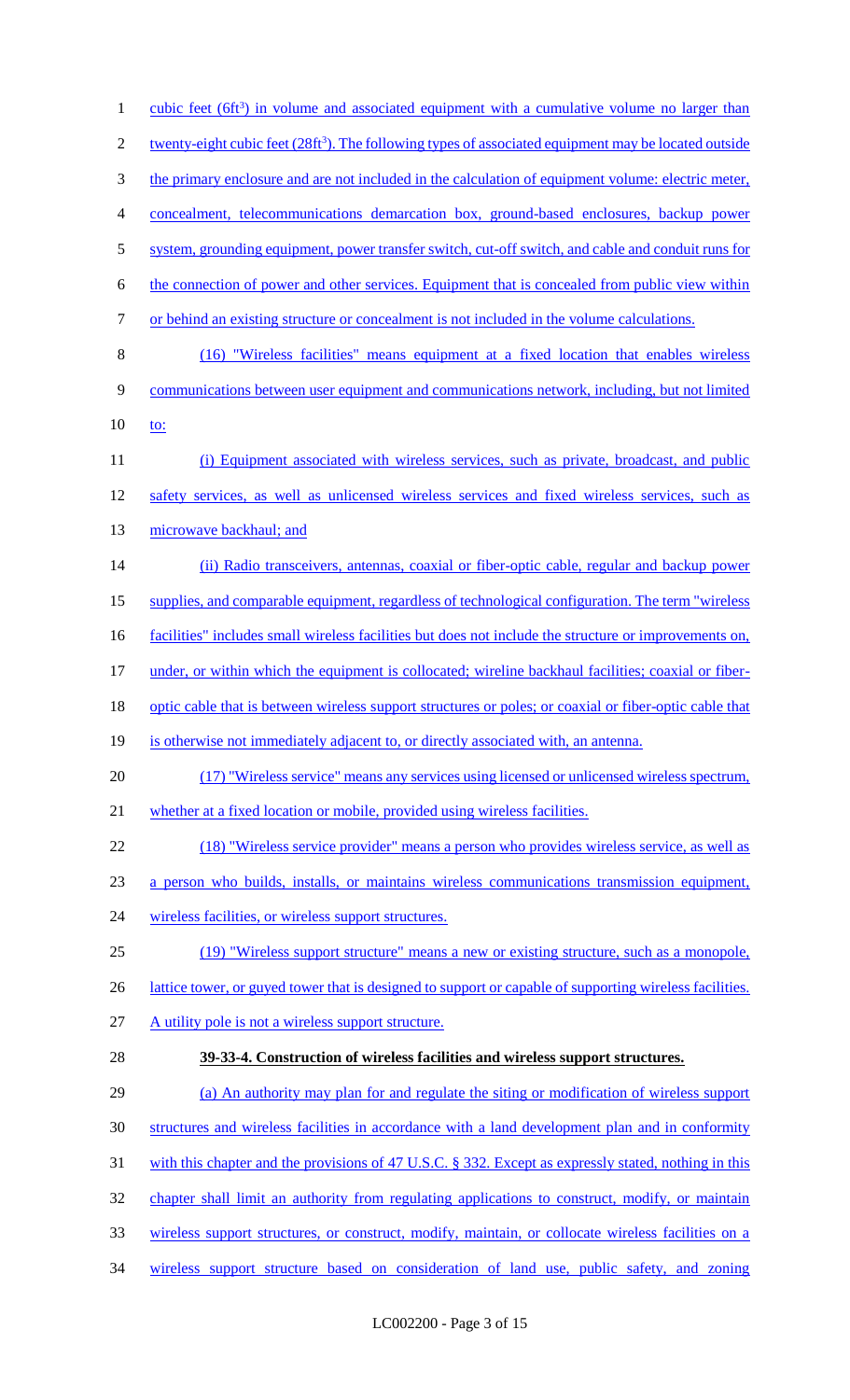1 considerations, including aesthetics, landscaping, structural design, setbacks, and fall zones, or 2 state and local building code requirements, consistent with the provisions of the federal 3 Telecommunications Act of 1996, 47 U.S.C. § 332. For purposes of this chapter, public safety shall 4 not include requirements relating to radio frequency emissions of wireless facilities. 5 (b) Any person that proposes to construct or modify a wireless support structure or wireless 6 facility within the planning and land-use jurisdiction of an authority shall: 7 (1) Submit a completed application with the necessary copies and attachments to the 8 appropriate planning authority; and 9 (2) Comply with any local ordinances concerning land use and any applicable permitting 10 processes. 11 (c) An authority's review of an application for the placement, construction, or modification 12 of a wireless facility or wireless support structure shall only address public safety, land use and 13 development, and zoning and building code issues to include aesthetics. In reviewing an 14 application, the authority may not require information on or evaluate an applicant's business 15 decisions about its designed service, customer demand for its service, or quality of its service to or 16 from a particular area or site. In reviewing an application, the authority may review the following: 17 (1) Applicable public safety, land use, or zoning issues addressed in its adopted regulations, 18 including aesthetics, landscaping, land-use based location priorities, structural design, setbacks, 19 and fall zones; 20 (2) Information or materials directly related to an identified public safety, land 21 development, or zoning issue including evidence that no existing or previously approved structure 22 can reasonably be used for the antenna placement instead of the construction of a new tower, that 23 residential, historic, and designated scenic areas cannot be served from outside the area, or that the 24 proposed height of a new tower or initial antenna placement or a proposed height increase of a 25 modified tower, replacement tower, or collocation is necessary to provide the applicant's designed 26 service; and 27 (3) An authority may require applicants for new wireless facilities to evaluate the 28 reasonable feasibility of collocating new antennas and equipment on an existing structure or 29 structures within the applicant's search ring. Collocation on an existing structure is not reasonably 30 feasible if collocation is technically or commercially impractical or the owner of the tower is 31 unwilling to enter into a contract for such use at fair market value. Authorities may require 32 information necessary to determine whether collocation on existing structures is reasonably 33 feasible. 34 (d) A collocation application entitled to streamlined processing under § 39-33-5 shall be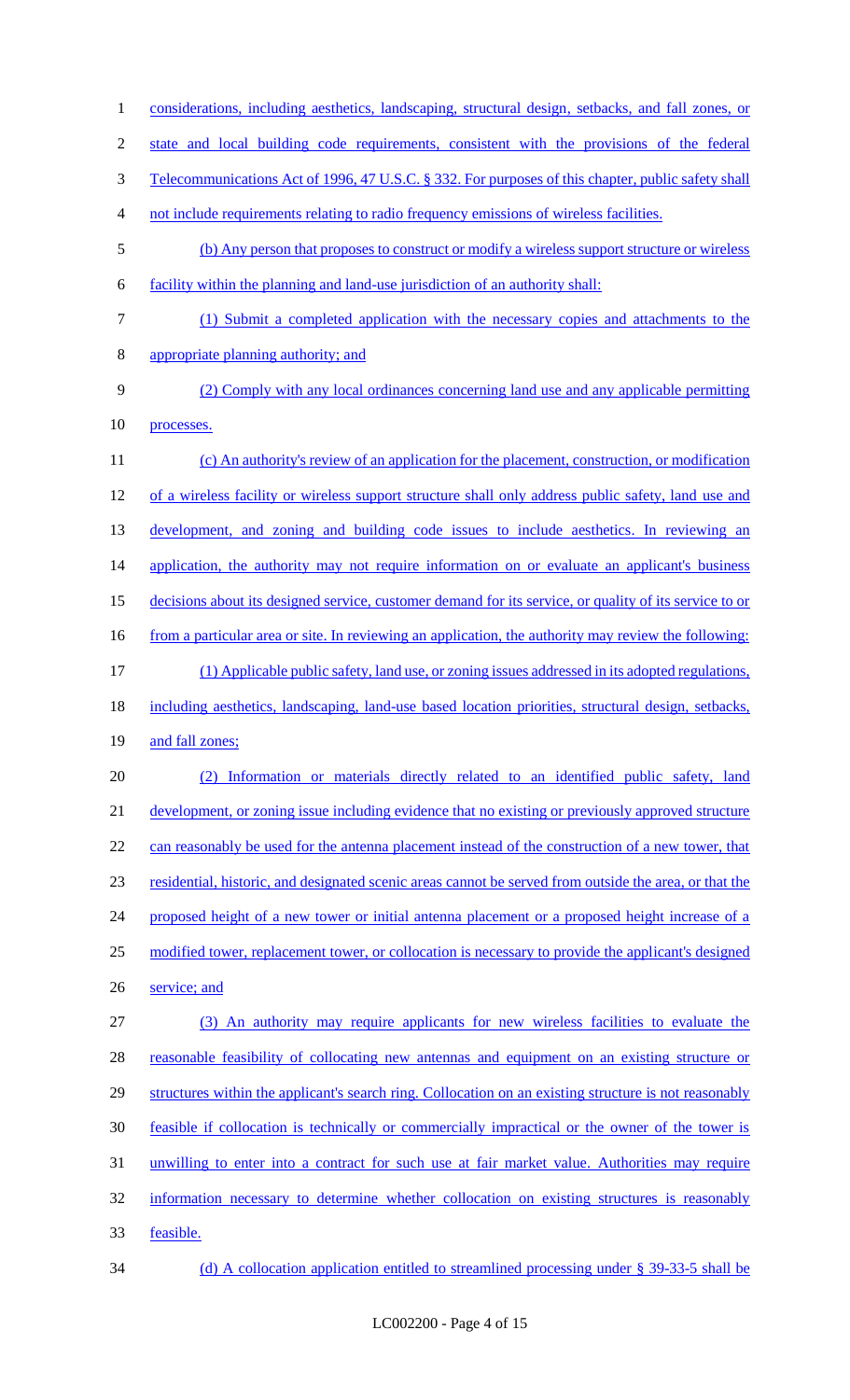1 deemed complete unless the authority provides notice in writing to the applicant within forty-five 2 (45) days of submission or within some other mutually agreed upon timeframe. The notice shall 3 identify the deficiencies in the application which, if cured, would make the application complete. 4 The application shall be deemed complete on resubmission if the additional materials cure the 5 deficiencies identified. 6 (e) The authorities shall issue a written decision approving or denying an application within 7 forty-five (45) days in the case of collocation applications entitled to streamlined processing under 8 § 39-33-5 and within a reasonable period of time consistent with the issuance of other land-use 9 permits in the case of other applications, each as measured from the time the application is deemed 10 complete. Any decision denying an application shall be supported by substantial evidence 11 contained in a written record. 12 (f) An authority may fix and charge an application fee, consulting fee, or other fee 13 associated with the submission, review, processing, and approval of an application to site or modify 14 wireless support structures or wireless facilities that is based on the costs of the services provided 15 and does not exceed what is usual and customary for such services. Any charges or fees assessed 16 by an authority on account of an outside consultant shall be fixed in advance and incorporated into 17 a permit or application fee and shall be based on the reasonable costs to be incurred by the authority 18 in connection with the regulatory review authorized under this section. The foregoing does not 19 prohibit an authority from imposing additional reasonable and cost based fees for costs incurred 20 should an applicant amend its application. On request, the amount of the consultant charges 21 incorporated into the permit or application fee shall be separately identified and disclosed to the 22 applicant. 23 (g) The authority may condition approval of an application for a new wireless support 24 structure on the provision of documentation prior to the issuance of a building permit establishing

25 the existence of one or more parties, including the owner of the wireless support structure, who

26 intends to locate wireless facilities on the wireless support structure. An authority shall not deny an

27 initial land-use or zoning permit based solely on such documentation. An authority may condition

28 a permit on a requirement to construct facilities within a reasonable period of time, which shall be

- 29 no less than twenty-four (24) months.
- 30 (h) The authority may not require the placement of wireless support structures or wireless
- 31 facilities on authority owned or leased property, but may develop a process to encourage the
- 32 placement of wireless support structures or facilities on authority owned or leased property,
- 33 including an expedited approval process.
- 34 (i) This section shall not be construed to limit the provisions or requirements of any historic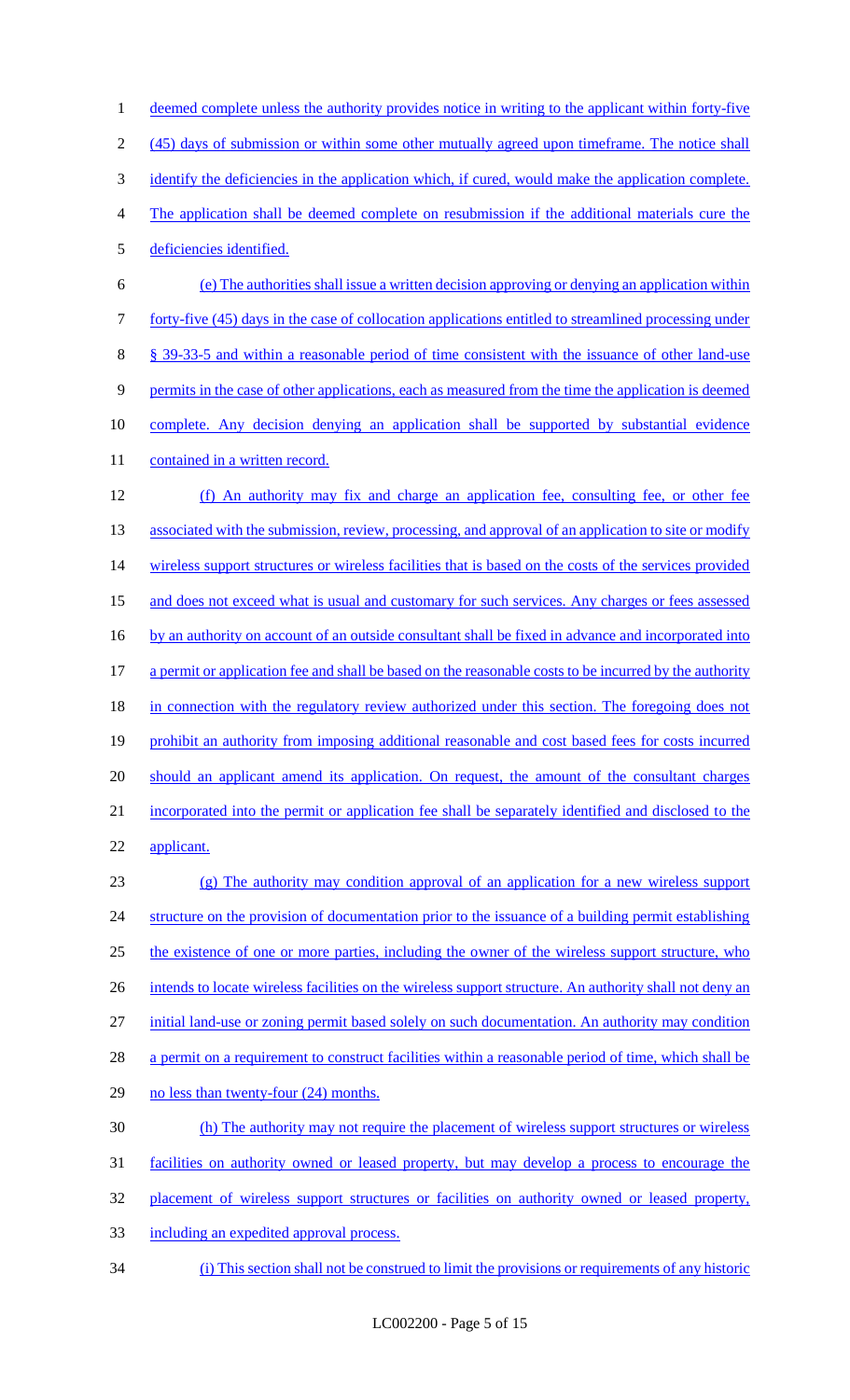1 district or landmark.

| $\sqrt{2}$     | (1) A permit for a collocation within a historic district as defined in § 45-24.1-1.1 shall be            |
|----------------|-----------------------------------------------------------------------------------------------------------|
| 3              | subject to historic district commission review and approval, in accordance with standards to be           |
| $\overline{4}$ | adopted by regulation or rule. The standards may include that a collocation meet reasonable design,       |
| $\mathfrak{S}$ | context, color, and stealth and concealment requirements and make reasonable accommodation for            |
| 6              | location within the district. The historic district commission may waive one or more standards upon       |
| $\tau$         | a showing that the standard(s) are not reasonably compatible with the particular location of a small      |
| $\,8\,$        | wireless facility, or that the standard(s) impose an excessive expense. The waiver shall be granted       |
| 9              | or denied within forty-five (45) days after the date of the request for waiver.                           |
| 10             | (2) A permit subject to this subsection may require a collocation on an authority pole that               |
| 11             | is a decorative pole to meet objective design standards, including that a collocation meet reasonable     |
| 12             | location, context, color, and stealth and concealment requirements. Such standards shall be adopted       |
| 13             | by ordinance, regulation, or rule. An authority may waive one or more standards upon a showing            |
| 14             | that the standard(s) are not reasonably compatible with the particular location of a small wireless       |
| 15             | facility, or that the standard(s) impose an excessive expense. The waiver shall be granted or denied      |
| 16             | within forty-five (45) days after the date of the request.                                                |
| 17             | (j) At an authority's discretion, an applicant shall be allowed to file a consolidated                    |
| 18             | application and receive a single permit or denial of a permit to collocate small wireless facilities at   |
| 19             | multiple locations within the jurisdiction of the authority.                                              |
| 20             | (k) All permits regarding the collocation of small wireless facilities shall be of unlimited              |
| 21             | duration.                                                                                                 |
| 22             | (1) Small wireless facilities may be classified as permitted uses in all zoning districts and             |
| 23             | may be subject to zoning review or approval.                                                              |
| 24             | (m) Nothing in this chapter shall be construed to authorize a person to collocate a small                 |
| 25             | wireless facility on a privately owned pole, structure, or other private property without the consent     |
| 26             | of the property owner.                                                                                    |
| 27             | (n) All agreements between authorities and wireless service providers that are in effect on               |
| 28             | the effective date of this chapter and that relate to the collocation of small wireless facilities in the |
| 29             | public right-of-way or on authority poles or structures shall remain in effect, subject to any            |
| 30             | termination provisions in such agreements.                                                                |
| 31             | 39-33-5. Streamlined process.                                                                             |
| 32             | (a) Applications for collocation of wireless facilities are entitled to streamlined processing            |
| 33             | if the inclusion of the additional wireless facility does not exceed the number of wireless facilities    |
| 34             | previously approved for the wireless support structure on which the collocation is proposed and           |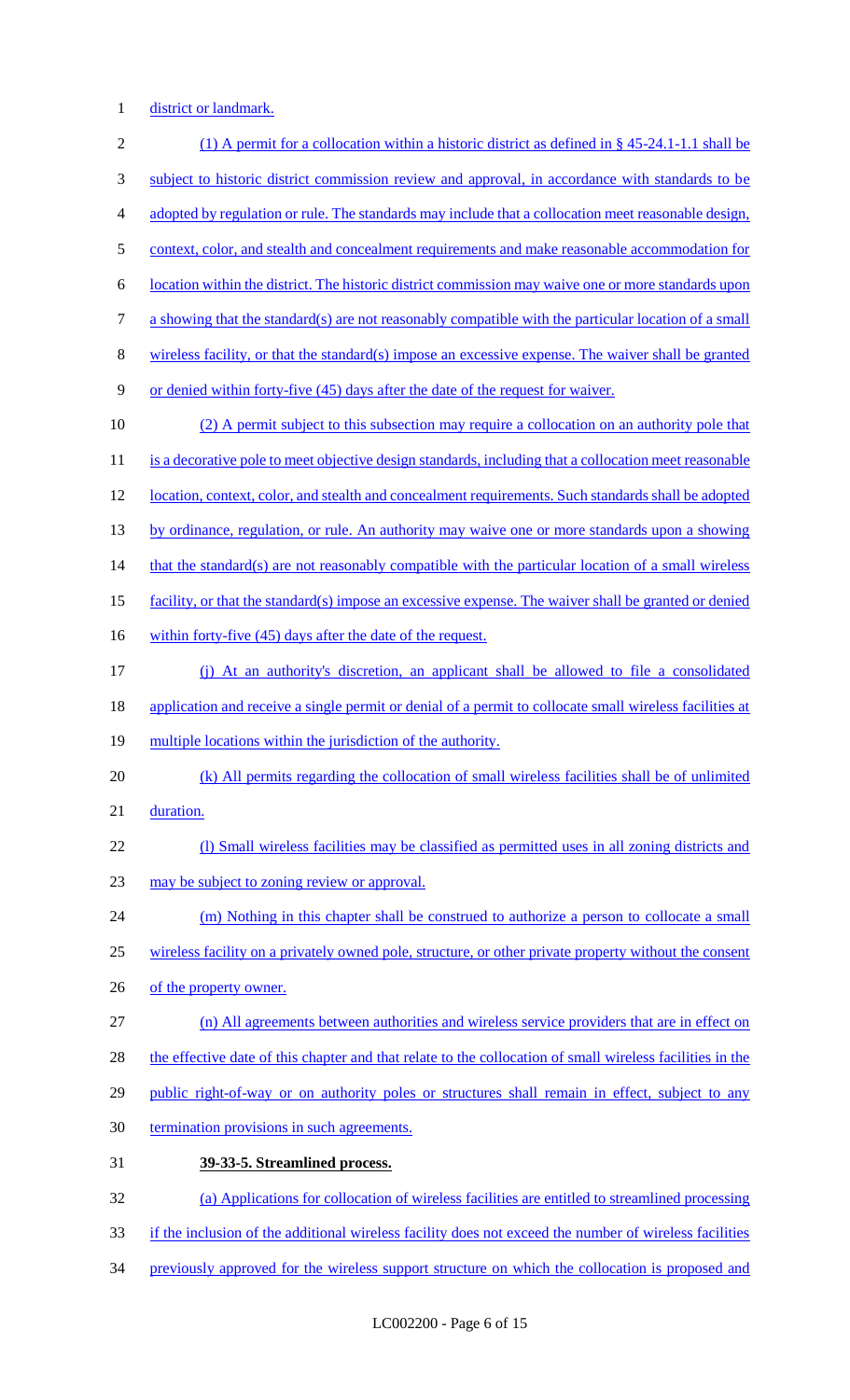meets all the requirements and conditions of the original approval. This provision applies to wireless support structures which are approved on or after December 1, 2021. (b) Applications for collocation entitled to streamlined processing under the provisions of this section shall be reviewed for conformance with applicable site plan and building permit requirements but shall not otherwise be subject to zoning requirements, including design or placement requirements, or public hearing review. (c) The streamlined process set forth under the provisions of this section shall apply to all collocations, in addition to collocations qualified for streamlined processing under subsection (a) of this section, that meet all the following requirements: (1) The collocation does not increase the overall height and width of the tower or wireless 11 support structure to which the wireless facilities are to be attached; (2) The collocation does not increase the ground space area approved in the site plan for 13 equipment enclosures and ancillary facilities; 14 (3) The wireless facilities in the proposed collocation comply with applicable regulations, restrictions, or conditions, if any, applied to the initial wireless facilities placed on the tower or 16 other wireless support structure; (4) The additional wireless facilities comply with all federal, state and local safety 18 requirements; and (5) The collocation does not exceed the applicable weight limits for the wireless support structure. **39-33-6. Appeals.**  (a) An application may be deemed denied for purposes of filing an appeal pursuant to the provisions of subsection (b) of this section, if the authority fails to approve or deny the application 24 within sixty (60) days of a completed submission. If the authority notifies the applicant within forty-five (45) days after the initial submission that the application is incomplete and reasonably 26 identifies at that time the information that is lacking, the time period stated above shall be tolled during the time it takes the applicant to respond. No other request for additional information shall 28 toll such time periods. 29 (b) A person whose application or revised application is denied by an authority may appeal 30 to the superior court within thirty (30) days of the denial. The superior court shall have jurisdiction to determine all disputes arising under this chapter. The superior court shall hear any appeal by a person adversely affected by a final action or failure to act by an authority, on an expedited basis. **39-33-7. Public hearing.**  34 All hearings on permits subject to the provisions of this chapter shall be public hearings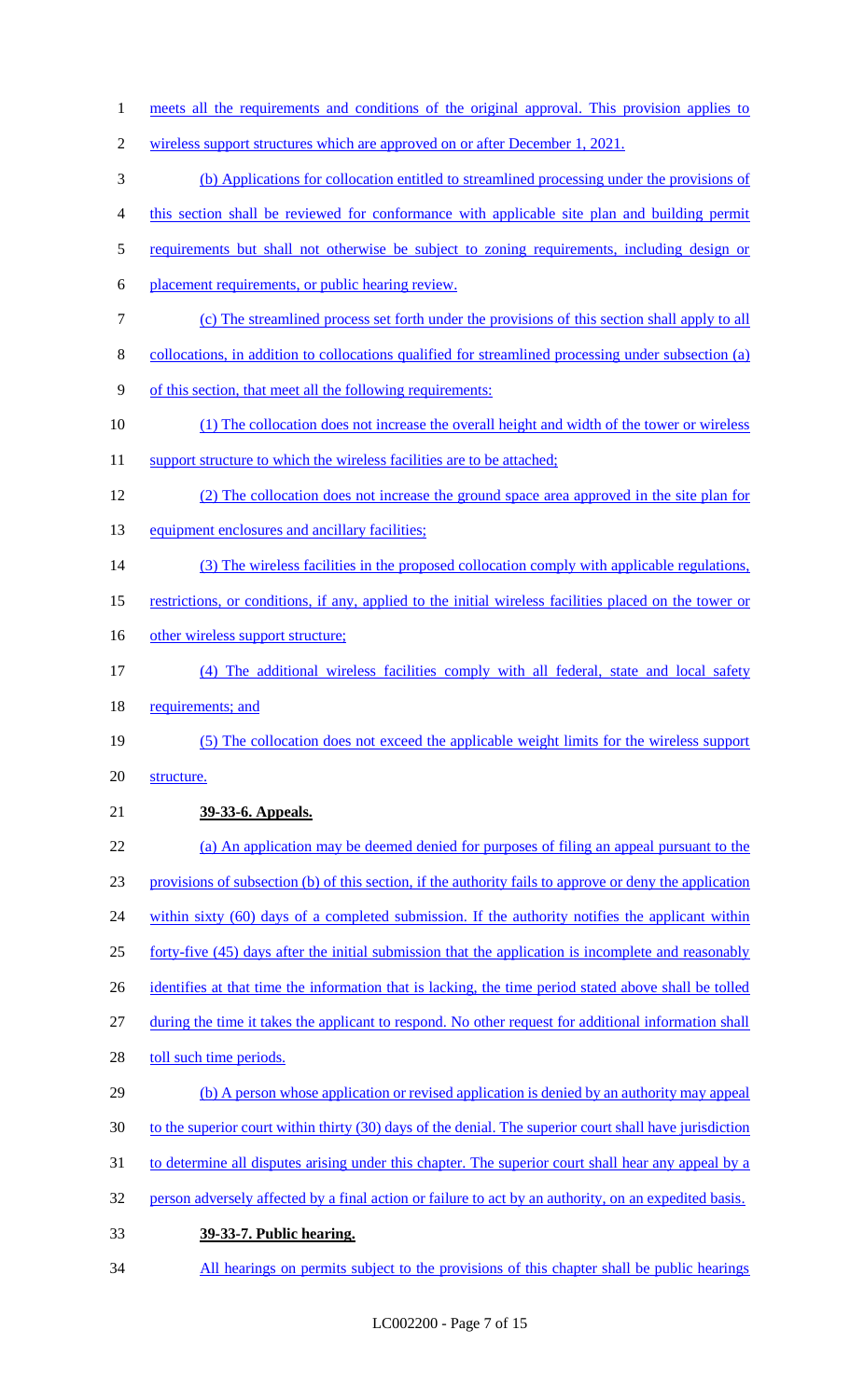and shall be conducted in accordance with the provisions of chapter 46 of title 42 ("open

meetings").

 **39-33-8. Compliance with federal law.**  The placement, construction, or modification of wireless communications facilities shall be in conformity with the federal Telecommunications Act of 1996, 47 U.S.C. § 332 as amended, and in accordance with the rules promulgated by the Federal Communications Commission. **39-33-9. Unaffected provisions.**  Nothing in this chapter shall be construed to modify or affect: (1) Jurisdiction or authority of the public utilities commission (the "commission") or the division of public utilities and carriers (the "division") over exchange-access rates or the rights or 11 obligations of any carrier pursuant to 47 U.S.C. § 251 or 47 U.S.C. § 252. Nor shall this chapter be construed to modify or affect the authority of the commission to designate eligible 13 telecommunications carriers pursuant to federal law; (2) Jurisdiction or authority of the commission or the division over standalone residential 15 local exchange service, meaning residential service that only provides access to E-911 and voice 16 telephone calling wholly within a local service calling area on a measured or unlimited service basis; 18 (3) The common law or statutory authority of the attorney general to enforce consumer 19 protection or unfair or deceptive trade practice statutes and regulations; and (4) The assessment of nondiscriminatory enhanced 911 fees, telecommunications education access fund fees, or telecommunications relay service fees. **39-33-10. No prohibition on wireless telecommunication services.**  (a) No provision of this chapter shall be construed to authorize any authority to adopt any rule, regulation, ordinance or procedure that operates as a prohibition on wireless telecommunication services. 26 (b) Any rule, regulation, ordinance or procedure adopted by an authority which operates as a prohibition on wireless telecommunication services shall be void. **39-33-11. Violations -- and penalties.**  (a) Any person, subject to the provisions of this chapter, who shall knowingly or willfully cause to be done any act prohibited by this chapter or the terms of any permit issued pursuant to 31 the provisions of this chapter, shall be subject to a civil penalty not to exceed five thousand dollars (\$5,000). (b) Notwithstanding any inconsistent law to the contrary, the municipal court shall have concurrent jurisdiction with the district court to hear and adjudicate violations under this chapter.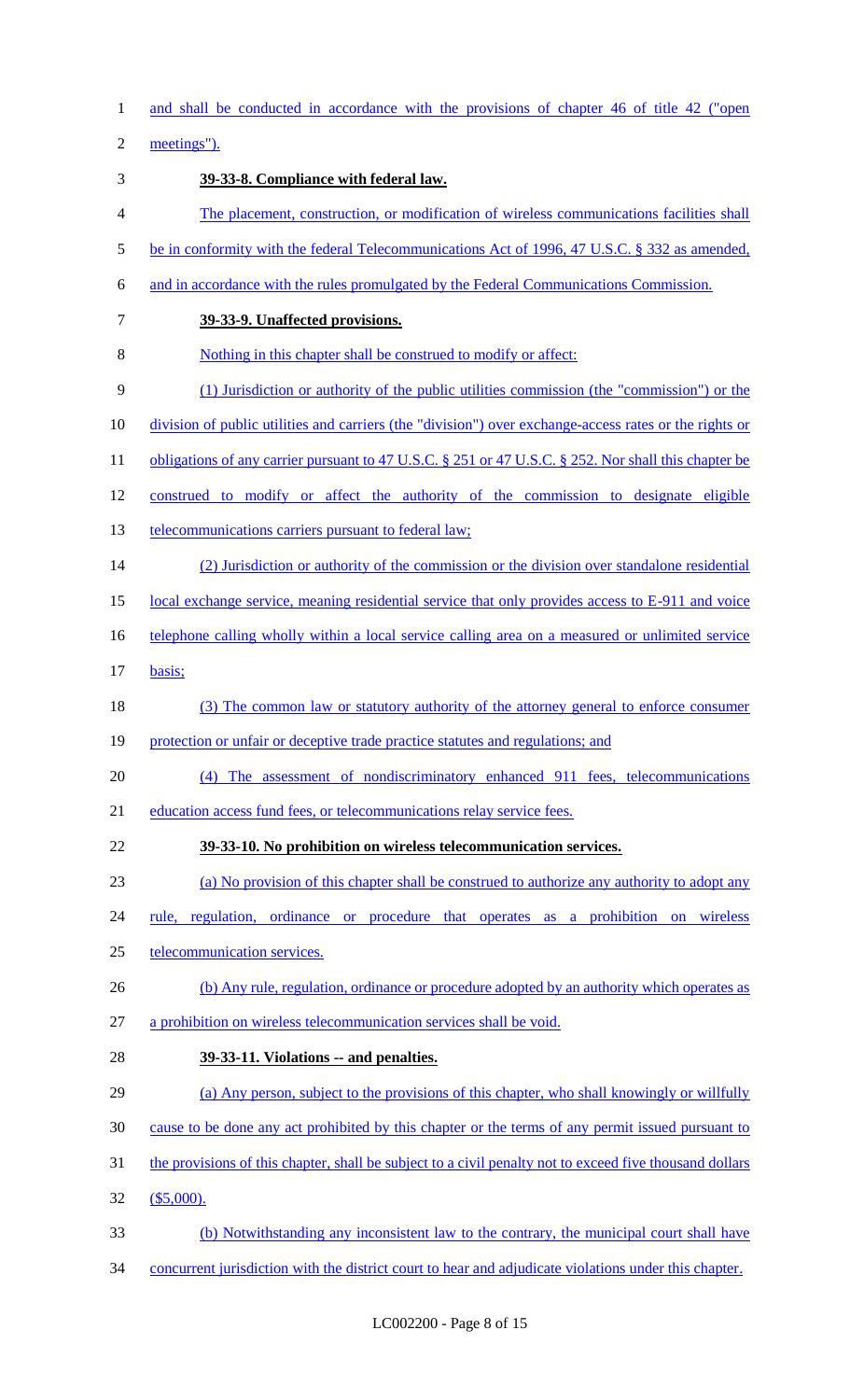| $\mathbf{1}$   | SECTION 2. Chapter 39-32 of the General Laws entitled "Rhode Island Small Cell Siting                  |
|----------------|--------------------------------------------------------------------------------------------------------|
| $\sqrt{2}$     | Act" is hereby repealed in its entirety.                                                               |
| 3              | CHAPTER 39-32                                                                                          |
| $\overline{4}$ | <b>Rhode Island Small Cell Siting Act</b>                                                              |
| 5              | 39-32-1. Definitions.                                                                                  |
| 6              | As used in this chapter:                                                                               |
| 7              | (1) "Authority" means a city, town, or any other state or municipal government subdivision,            |
| $8\,$          | agency, or entity that is authorized by law to regulate or control the use of the public rights of way |
| $\mathbf{9}$   | or the construction or installation of poles or wireless facilities or that owns or controls property  |
| 10             | suitable for collocating small wireless facilities. The term does not include the state courts.        |
| 11             | (2) "Authority pole" means a pole owned or controlled by an authority and includes metal,              |
| 12             | composite, concrete, or wood poles, as well as decorative poles.                                       |
| 13             | (3) "Authority structure" means a building, water tower, or other structure owned or                   |
| 14             | controlled by an authority, but not an authority pole.                                                 |
| 15             | (4) "Collocate" means to install, mount, maintain, modify, operate, or replace wireless                |
| 16             | facilities on a pole, including an authority pole, or on a building, water tower, or other structure,  |
| 17             | including an authority structure. "Collocation" has a corresponding meaning.                           |
| 18             | (5) "Communications service provider" means a cable operator, as defined in 47 U.S.C. §                |
| 19             | $522(5)$ ; a provider of information service, as defined in 47 U.S.C. § 153(24); a telecommunications  |
| 20             | earrier, as defined in 47 U.S.C. § 153(51); or a wireless service provider.                            |
| 21             | (6) "Person" means an individual, corporation, limited liability company, partnership,                 |
| 22             | association, trust, or other entity or organization, including an authority.                           |
| 23             | (7) "Pole" means a utility pole, light pole, light standard, or similar structure that is used,        |
| 24             | in whole or in part, for telephone service, wireless service, cable television service, information    |
| 25             | service, electric service, lighting, traffic control, signage, or similar function.                    |
| 26             | (8) "Small wireless facility" means a wireless facility with an antenna of no more than six            |
| 27             | eubic feet (6 cu. ft.) in volume and associated equipment with a cumulative volume no larger than      |
| 28             | twenty eight cubic feet (28 cu. ft.). The following types of associated equipment may be located       |
| 29             | outside the primary enclosure and are not included in the calculation of equipment volume: electric    |
| 30             | meter, concealment, telecommunications demarcation box, ground-based enclosures, backup                |
| 31             | power system, grounding equipment, power transfer switch, cut-off switch, and cable and conduit        |
| 32             | runs for the connection of power and other services. Equipment that is concealed from public view      |
| 33             | within or behind an existing structure or concealment is not included in the volume calculations.      |
| 34             | (9) "Wireless facilities" means equipment at a fixed location that enables wireless                    |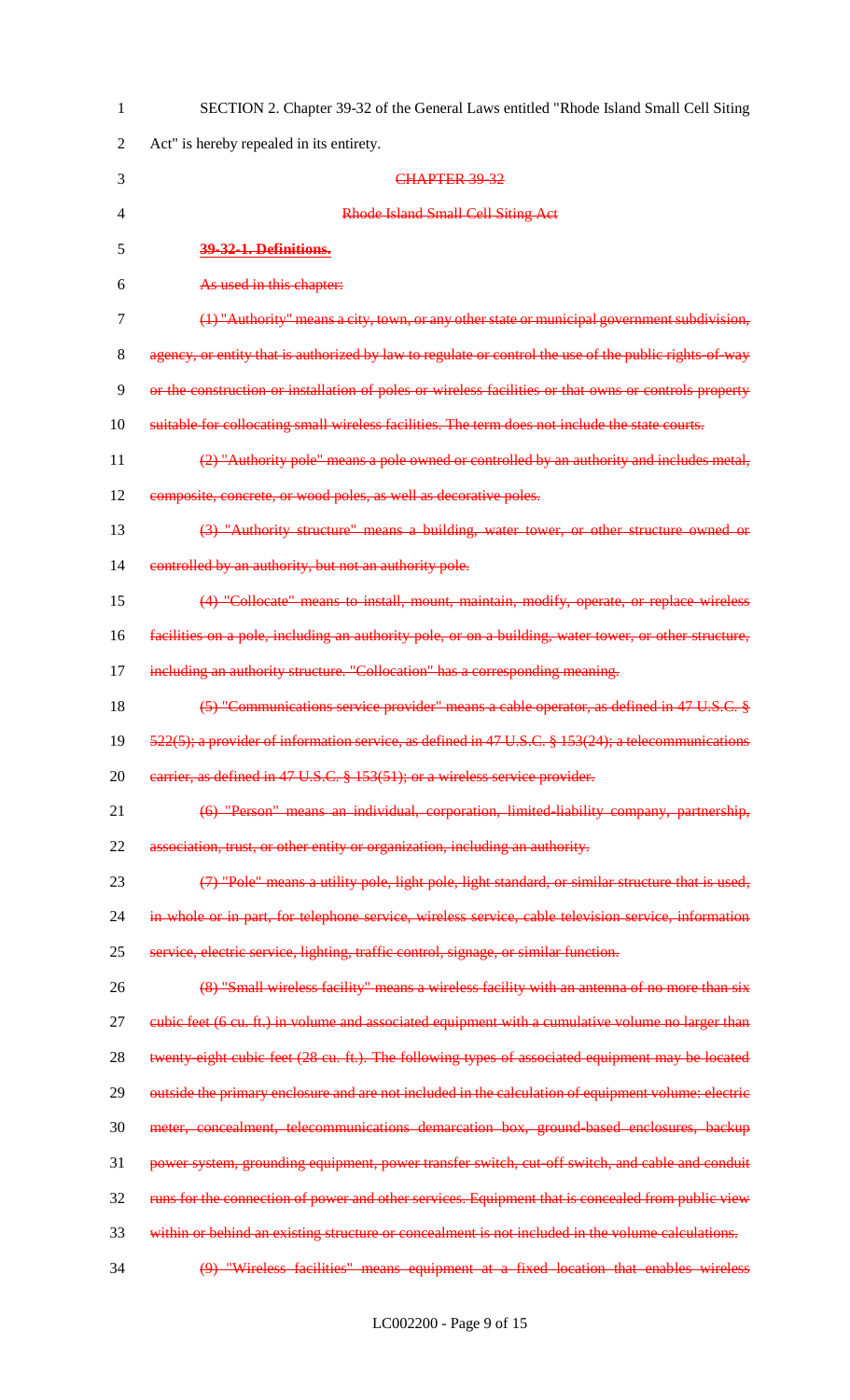- 1 communications between user equipment and a communications network, including, but not
- 2 limited to:
- 3 (i) Equipment associated with wireless services, such as private, broadcast, and public 4 safety services, as well as unlicensed wireless services and fixed wireless services, such as 5 microwave backhaul; and
- 6 (ii) Radio transceivers, antennas, coaxial or fiber-optic cable, regular and backup power 7 supplies, and comparable equipment, regardless of technological configuration. The term "wireless
- 
- 8 facilities" includes small wireless facilities but does not include the structure or improvements on,
- 9 under, or within which the equipment is collocated; wireline backhaul facilities; coaxial or fiber-
- 10 optic cable that is between wireless support structures or poles; or coaxial or fiber-optic cable that
- 11 is otherwise not immediately adjacent to, or directly associated with, an antenna.
- 12 (10) "Wireless service" means any services using licensed or unlicensed wireless spectrum,
- 13 whether at a fixed location or mobile, provided using wireless facilities.
- 14 (11) "Wireless service provider" means a person who provides wireless service, as well as 15 a person who builds, installs, or maintains wireless communications transmission equipment,
- 16 wireless facilities, or wireless support structures.
- 
- 17 **39-32-2. Regulation of small wireless facilities.**
- 18  $\left( \frac{a}{b} \right)$  A wireless service provider authorized to do business in this state or a contractor acting 19 on its behalf may collocate small wireless facilities within, along, across, upon, and under any 20 public right-of-way in this state, including state highways and freeways, and may construct conduit, 21 cables, and facilities between such small wireless facility and other equipment or services located
- 22 on or adjacent to the supporting pole or other structure, subject to the provisions of this chapter.
- 23 (b) Except as provided in this chapter, an authority shall not prohibit, regulate, or charge
- 24 for the collocation of small wireless facilities.
- 25 (c) Small wireless facilities shall be classified as permitted uses in all zoning districts and 26 shall not be subject to zoning review or approval.
- 
- 27 (d) Nothing in this chapter shall be construed to authorize a person to collocate a small
- 28 wireless facility on a privately owned pole, structure, or other private property without the consent 29 of the property owner.
- 30 (e) All agreements between authorities and wireless service providers that are in effect on 31 the effective date of this chapter [September 27, 2017] and that relate to the collocation of small 32 wireless facilities in the public right-of-way or on authority poles or structures shall remain in 33 effect, subject to any termination provisions in such agreements. Notwithstanding the foregoing, at
- 34 the election of a wireless service provider, the rates, fees, terms, and conditions established pursuant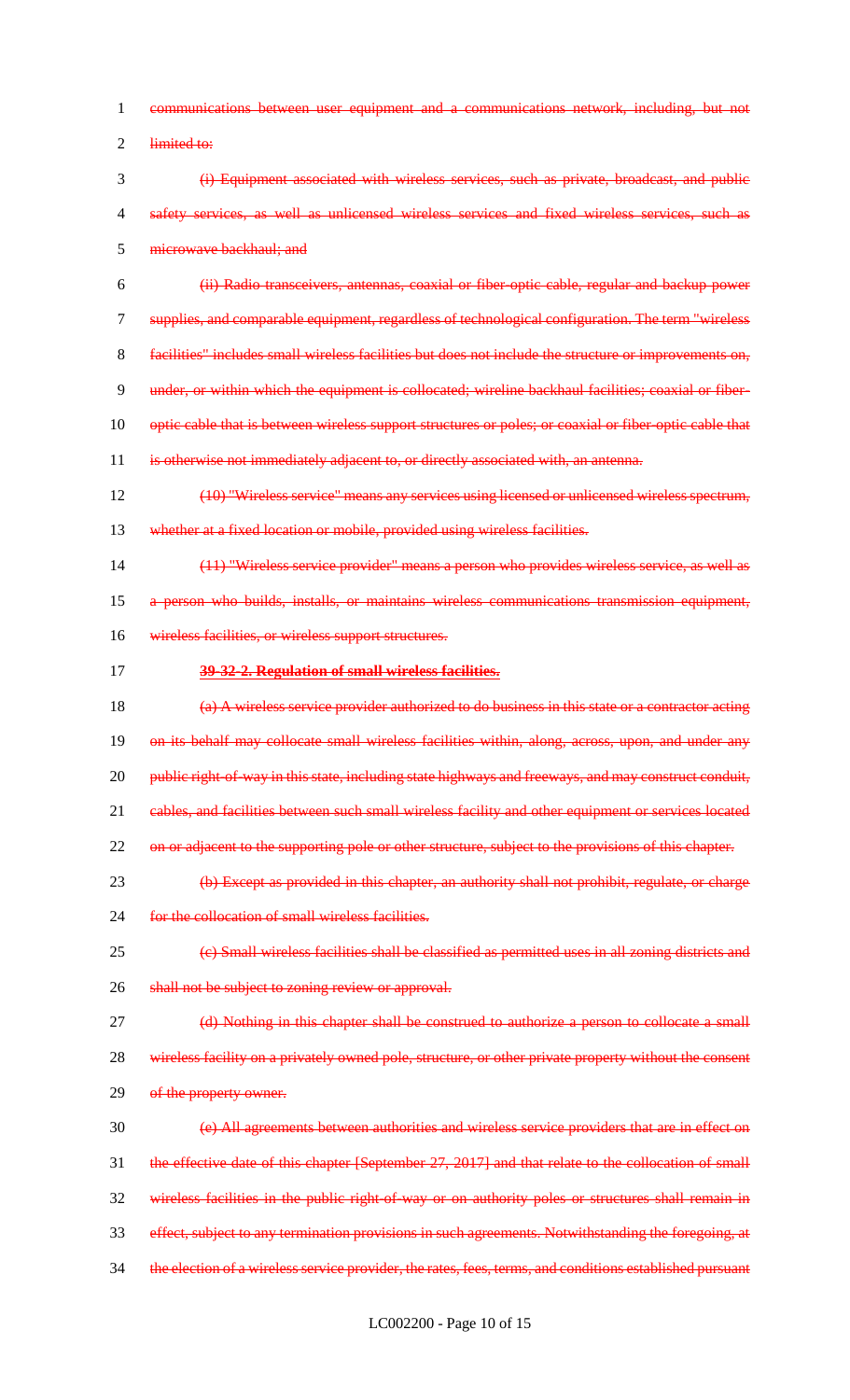1 to this chapter shall apply to small wireless facilities that are the subject of an application submitted

2 after the effective date of this chapter.

# 3 **39-32-3. Collocation of small wireless facilities on authority poles and authority**

4 **structures.**

5 An authority may require a person to obtain a building, electrical, or a public right-of-way 6 use or work permit to collocate small wireless facilities on authority poles or authority structures, 7 provided such permits are of general applicability and do not apply exclusively to wireless facilities. 8 An authority may not require a permit, other than a public right-of-way work permit, for routine 9 maintenance on a previously approved small wireless facility or to replace a small wireless facility 10 with a facility of substantially similar or smaller size and weight. An authority shall accept an 11 application for, process, and issue a permit allowed under this chapter as follows:

12 (1) An authority shall receive applications for, and process and issue permits for, 13 collocating small wireless facilities on a nondiscriminatory basis and in substantially the same 14 manner as the permitting of other applicants within the jurisdiction of the authority. An applicant 15 for a collocation permit shall not be required to provide more information to obtain a permit than 16 communications service providers that are not wireless providers. If consistent with the preceding 17 sentence, an authority may require an application to include information sufficient to determine 18 whether the collocation meets applicable building or electrical codes or, if applicable, standards for 19 construction in the right-of-way, provided such codes and standards are of general applicability.

20 (2) An authority may charge a fee to process an application to collocate a small wireless 21 facility. The fee shall be no greater than the reasonable, direct and actual costs incurred by the 22 authority to process the application, excluding any fees for review of an application charged by 23 third parties on a contingency basis or a result-based arrangement, and further excluding any costs 24 already recovered by existing fees, rates, or taxes paid by a wireless provider. The application 25 processing fee shall be no greater than the application processing fee, if any, charged by the 26 authority to persons seeking to place a pole in the public way. Except as provided in § 39-32-5, an 27 applicant shall not be required to pay any additional fees or charges, or perform or provide any

28 services not directly related to the collocation, in order to collocate small wireless facilities.

29 (3) At its discretion, an applicant shall be allowed to file a consolidated application and 30 receive a single permit to collocate small wireless facilities at multiple locations within the 31 **jurisdiction of the authority.** 

32 (4) An authority may not institute a moratorium on filing, receiving, or processing 33 applications or issuing permits or approvals for the collocation of small wireless facilities.

34 (5) All permits regarding the collocation of small wireless facilities shall be of unlimited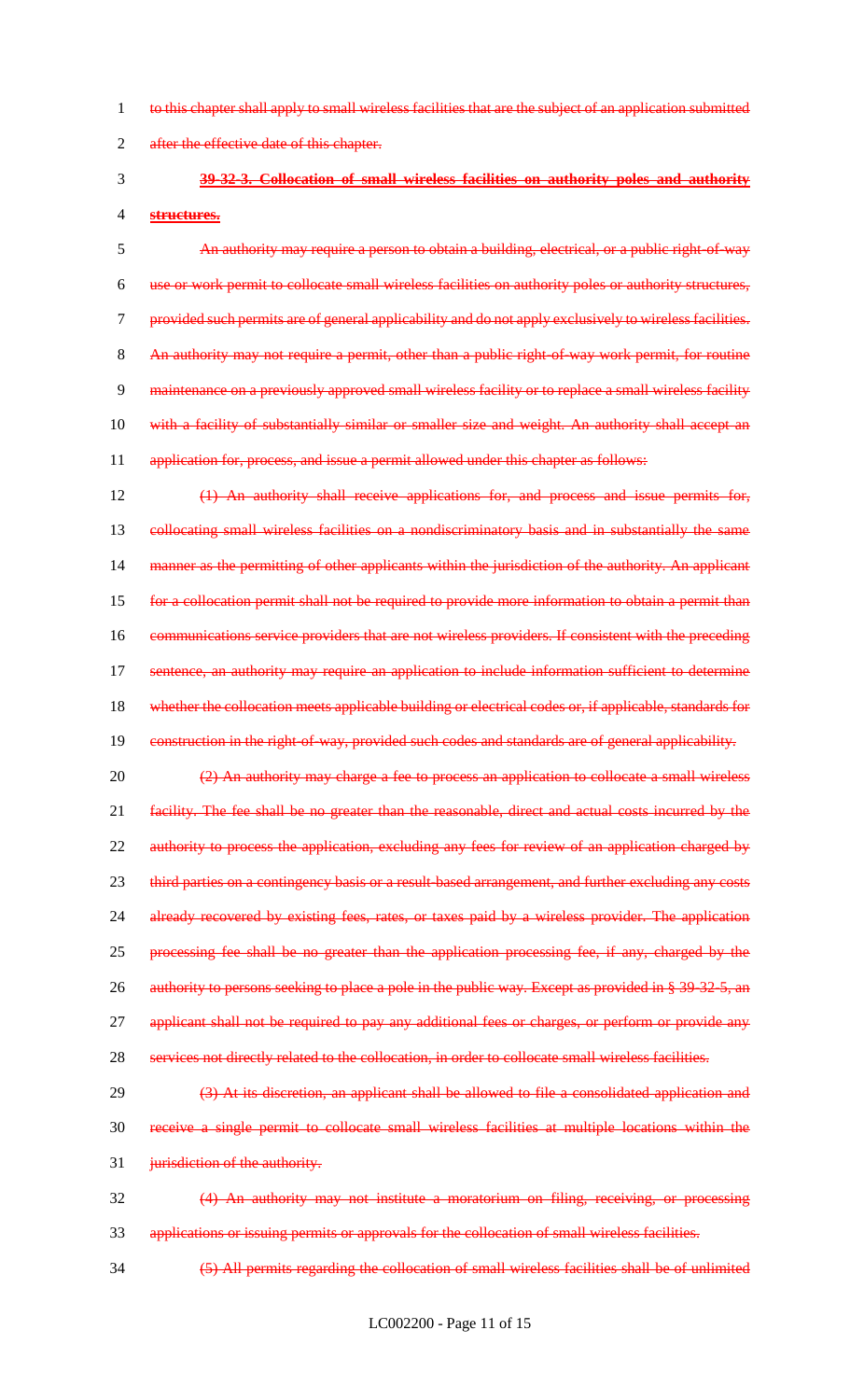1 duration but initial construction shall be completed within one hundred eighty (180) days after the 2 permit issuance date, unless the authority and wireless provider agree to extend this period or a 3 delay is caused by a lack of commercial power at the site.

- 4 (6) Notwithstanding the provisions of § 39-32-2(c), a permit for a collocation within a 5 historic district as defined in § 45-24.1-1.1 shall be subject to historic district commission review 6 and approval, in accordance with standards to be adopted by regulation or rule. The standards may 7 include that a collocation meet reasonable design, context, color, and stealth and concealment 8 requirements and make reasonable accommodation for location within the district. The historic 9 district commission may waive one or more standards upon a showing that the standard(s) are not 10 reasonably compatible with the particular location of a small wireless facility, or that the standard(s) 11 impose an excessive expense. The waiver shall be granted or denied within forty-five (45) days 12 after the date of the request for waiver.
- 13 (7) A permit may require a collocation on an authority pole that is a decorative pole to meet 14 objective design standards, including that a collocation meet reasonable location, context, color, 15 and stealth and concealment requirements. Such standards shall be adopted by ordinance, 16 regulation, or rule. An authority may waive one or more standards upon a showing that the 17 standard(s) are not reasonably compatible with the particular location of a small wireless facility, 18 or that the standard(s) impose an excessive expense. The waiver shall be granted or denied within
- 19 forty-five (45) days after the date of the request.
- 20 **39-32-4. Action on permit applications.**

21 (a) An authority shall approve an application for a permit under this chapter unless the 22 collocation does not meet applicable building or electrical codes or, if applicable, standards for 23 construction in the right-of-way, provided such codes and standards are of general applicability. 24 The authority must document the basis for any denial, including the specific code provisions or 25 standards on which the denial was based, and send the documentation to the applicant on or before 26 the day the authority denies an application. The applicant may cure the deficiencies identified by 27 the authority and resubmit the application within thirty (30) days of the denial without paying an 28 additional processing fee. The authority shall approve or deny the revised application within thirty 29 (30) days. Any subsequent denial shall be limited to the deficiencies cited in the original denial. 30 Where one or more locations addressed in a consolidated application do not meet the criteria of this 31 section, the authority shall allow the application as to all other locations.

32 (b) An application shall be deemed approved if the authority fails to approve or deny the 33 application within sixty (60) days of submission. If the authority notifies the applicant within 34 fourteen (14) days after the initial submission that the application is incomplete and reasonably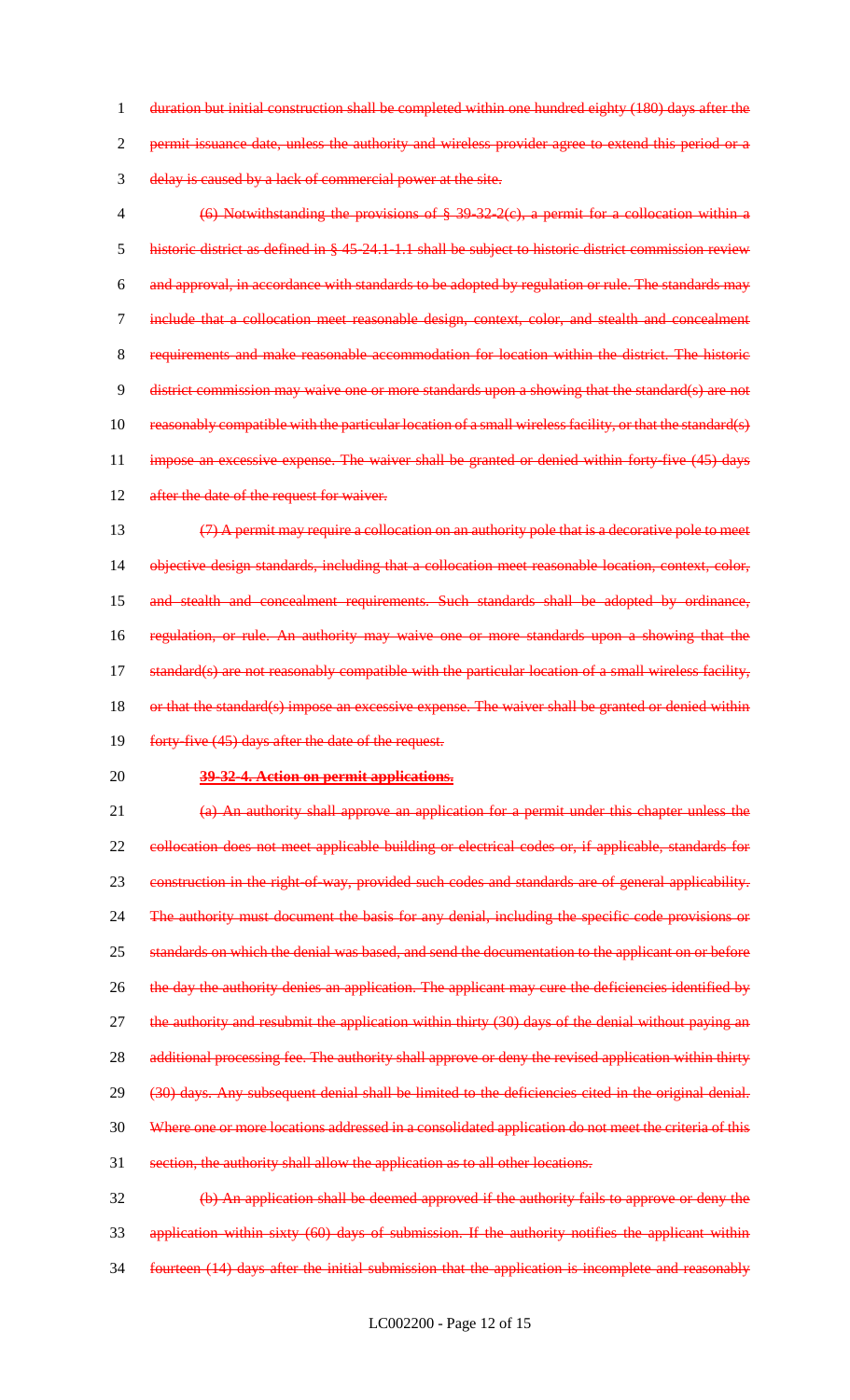1 identifies at that time the information that is lacking, the time period stated above shall be tolled 2 during the time it takes the applicant to respond. No other request for additional information shall 3 toll such time periods.

- 4 (c) A person whose application or revised application is denied by an authority may appeal 5 to the superior court within thirty (30) days of the denial. The superior court shall have jurisdiction 6 to determine all disputes arising under this chapter.
- 7 **39-32-5. Additional terms for collocation on authority poles and structures.**

8 (a) Within six (6) months of receiving its first request to collocate small wireless facilities 9 on authority poles located within the public rights-of-way, but in no event later than April 1, 2018, 10 an authority shall establish, by ordinance, regulation, or rule, nondiscriminatory, competitively 11 neutral, and commercially reasonable rates, terms, and conditions for such collocation that are 12 consistent with the provisions of this chapter. Aside from the application processing fee allowed 13 under § 39-32-3, an authority shall not charge on an annual recurring basis more for such a 14 eollocation than one hundred and fifty dollars (\$150) or the rate produced by applying the formula 15 adopted by the Federal Communications Commission for telecommunications attachments under 16 47 U.S.C. § 224(e). The fee limitation shall not apply to authority structures.

- 17 (b) An authority shall authorize the collocation of small wireless facilities on authority 18 poles not located within the public rights of way and on authority structures to the same extent the 19 authority permits access to the poles and structures for other commercial projects or uses, and may 20 authorize the collocation if the authority has not previously permitted access. The collocation shall 21 be subject to reasonable and nondiscriminatory rates, terms, and conditions as provided by 22 ordinance or in one or more agreements between the wireless provider and the authority. An 23 authority may not charge on an annual recurring basis more for such a collocation than the amount 24 charged for similar commercial projects or uses to occupy or use the same amount of space on
- 25 similarly situated property.
- 

# 26 **39-32-6. Collocation of small wireless facilities on private poles and structures.**

27 (a) An authority may not prohibit, regulate, or charge for the collocation of small wireless 28 facilities on poles or structures other than authority poles and authority structures.

29 (b) A wireless service provider may install poles in the public rights of way in order to collocate small wireless facilities, subject to request and authority approval. An authority shall receive, process, and approve such requests on a nondiscriminatory basis and in substantially the same manner and on substantially the same terms and conditions as the authority applies to similar

33 requests by other persons seeking to place poles in the public ways.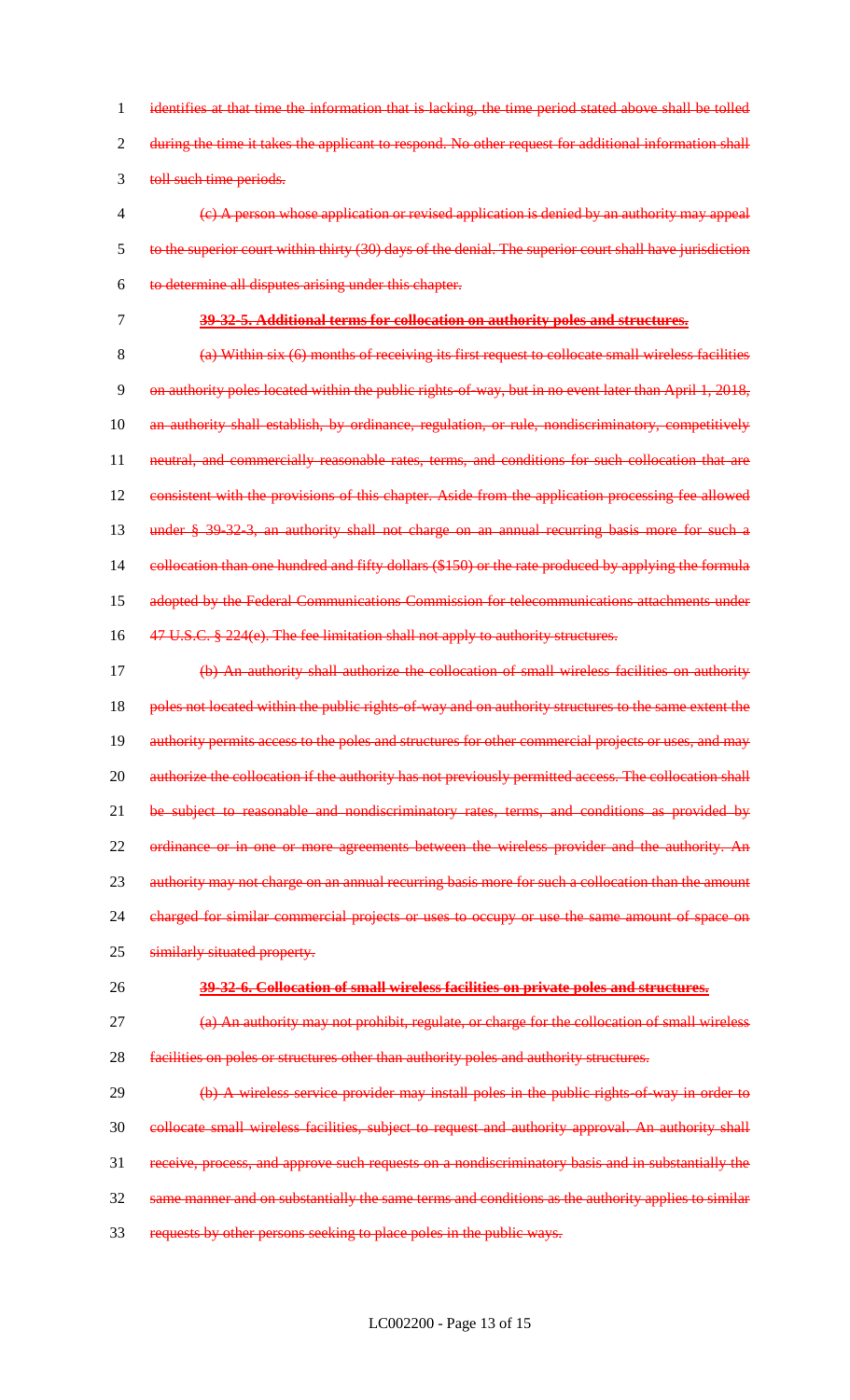1 SECTION 3. This act shall take effect upon passage.

#### $=$ LC002200  $=$

LC002200 - Page 14 of 15